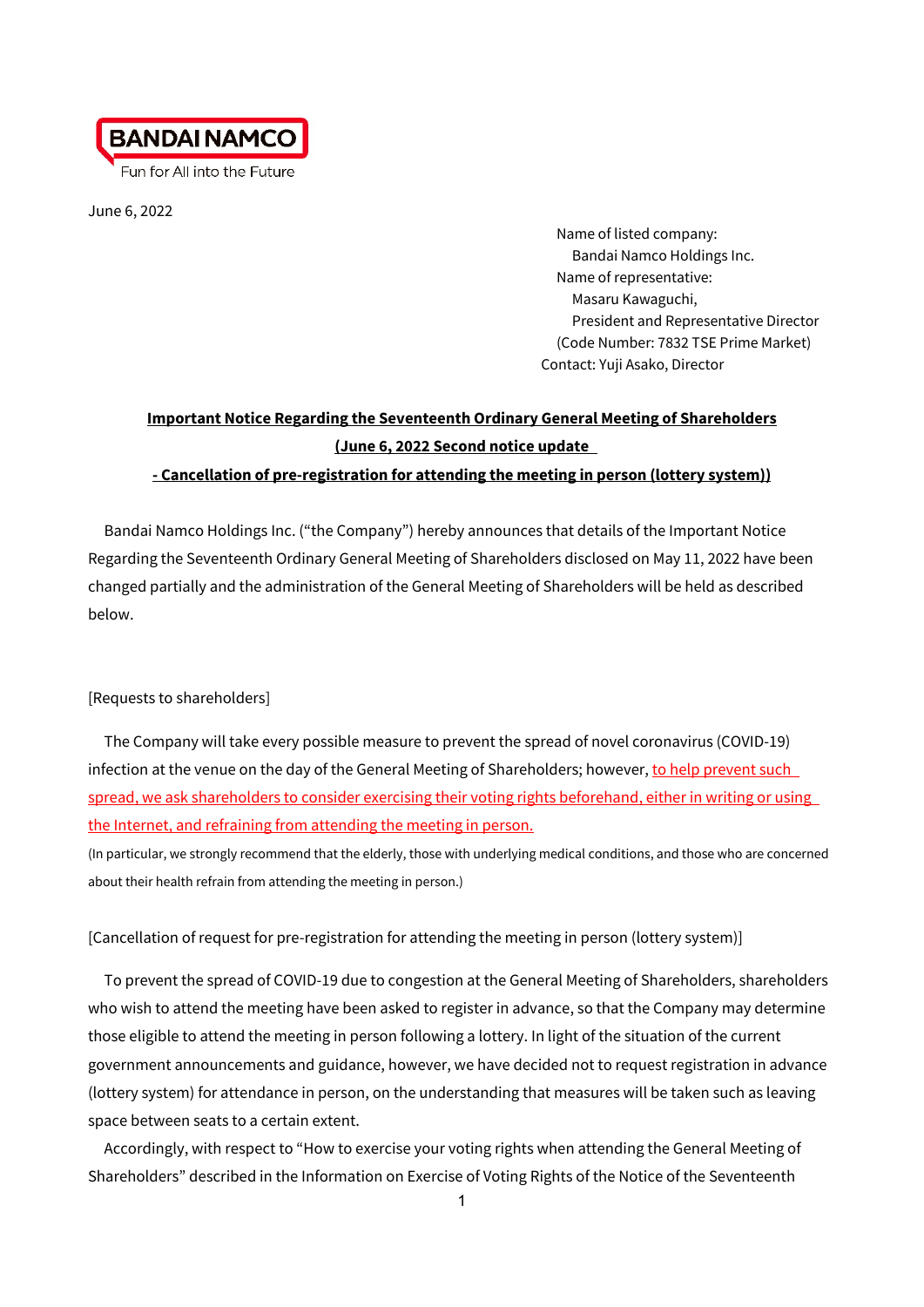Ordinary General Meeting of Shareholders, shareholders attending the meeting in person on the day of the meeting are kindly requested to bring only the Voting Rights Exercise Form with them. (The Confirmation Letter will not be needed.)

[Pre-acceptance of questions on matters to be reported]

We decided to accept questions on matters to be reported in advance from shareholders who were not selected by the lottery of pre-registration. However, as the pre-registration (lottery system) will not be necessary, the Company has decided to accept questions from all shareholders entitled to attend the General Meeting of Shareholders during the following period. If you have any questions, please enter the details according to the instructions below.

#### Dedicated website for accepting questions:

<https://www.bandainamco.co.jp/sh2022/preQuestion> (in Japanese text only)

Any costs incurred when accessing the dedicated website for accepting questions shall be borne by the shareholder.

Acceptance period: until 5:30 p.m. on Friday, June 10, 2022 (Japan Time)

#### (Please take care as the acceptance period is short.)

Please access the dedicated website for accepting questions from a PC, smartphone or mobile phone, enter (1) and (2), and log in by following the instructions on the screen. (1) Shareholder number (eight-digit number stated on the Voting Rights Exercise Form) (2) Shareholder's postal code (as of March 31, 2022) Then, please enter your question (not more than 300 Japanese characters (about 135 words)).

- Questions will only be accepted on the dedicated website for acceptance, and will be limited to one question per person (not more than 300 Japanese characters (about 135 words)).
- Questions received in advance will be selected by the Company, replied to on the day of the General Meeting of Shareholders, and posted on the Company's website at a later date. Please note in advance that only questions replied to on the day of the General Meeting of Shareholders will be posted and no other questions will be replied to.

[Measures to prevent the spread of COVID-19 on the day of the General Meeting of Shareholders]

- ・ This year, an exhibition of the Company's products and services, video screening, and informal meeting with the Company's Directors will not be held.
- ・ In the General Meeting of Shareholders, questions regarding matters to be reported and proposals may be cut off after a certain period of time.
- ・ We ask that shareholders in attendance also cooperate with measures to prevent the spread of infection, such as by wearing masks and using alcohol disinfectants set up at various places in the venue.
- Equipment will be set up at the entrance of the venue to check people's temperatures. You will be asked to refrain from entering to the venue if you have a temperature of 37.5 degrees Celsius or higher, or if you have symptoms such as a cough. Moreover, you will also be asked to refrain from entering the venue if you have a record of travelling abroad and the waiting period designated by the Ministry of Health, Labour and